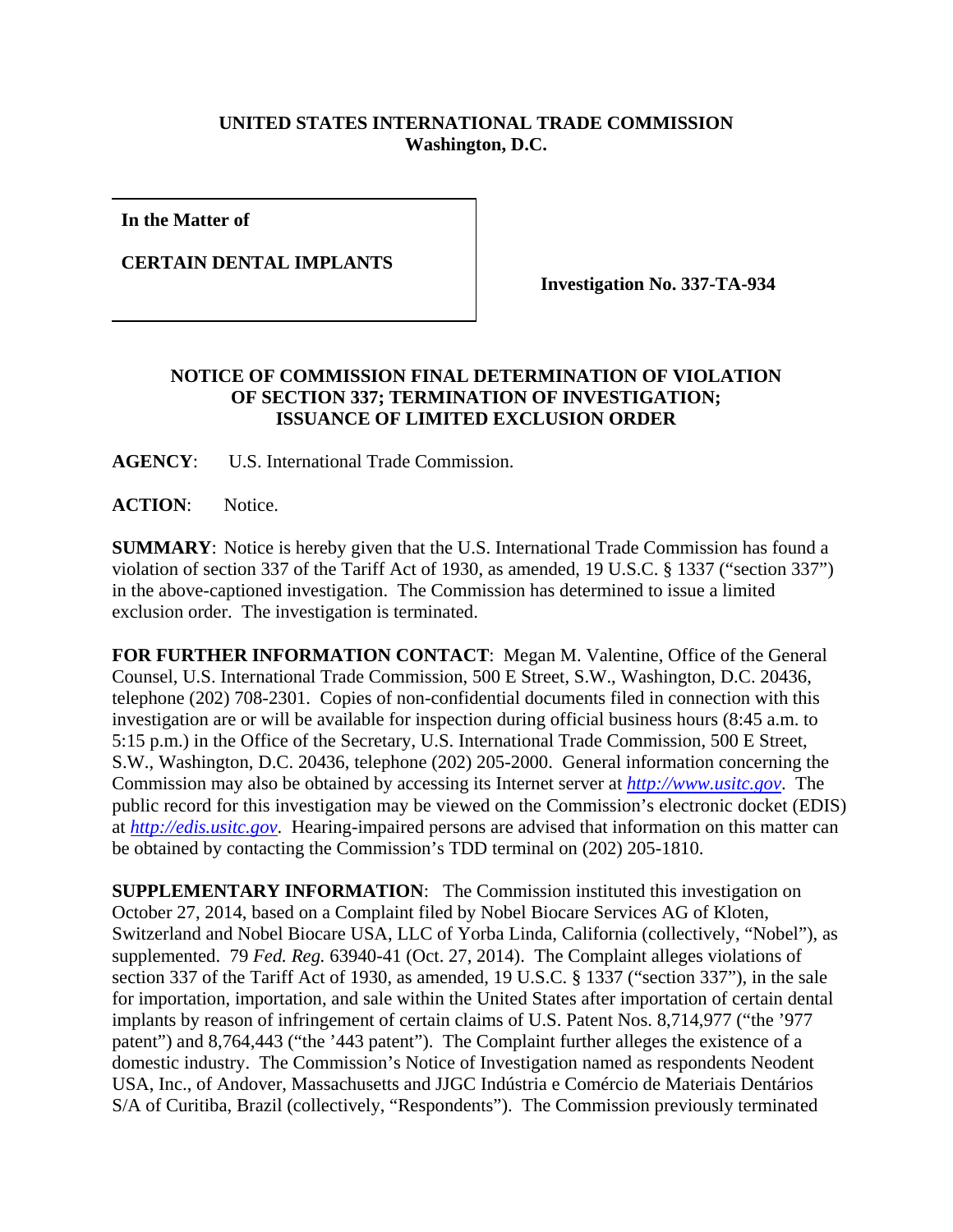the investigation in part as to certain claims of the '443 patent. Notice (Apr. 29, 2015); Order No. 22 (Apr. 8, 2015). The Commission also amended the Notice of Investigation to reflect the corporate name change of Neodent USA, Inc. to Instradent USA, Inc. Notice (May 6, 2015); Order No. 24 (Apr. 9, 2015). The use of the term "Respondents" herein refers to the current named respondents.

On October 27, 2015, the ALJ issued his final ID, finding a violation of section 337 with respect to asserted claims 15, 18, 19, 30, and 32 of the '443 patent, and finding no violation with respect to asserted claim 17 of the '443 patent and all of the asserted claims of the '977 patent. In particular, the final ID finds that the accused products infringe claims 1-5 and 19 of the '977 patent and claims 15, 18, 19, 30, and 32 of the '443 patent, but do not infringe claim 17 of the '443 patent. The final ID also found that Respondents have shown that the asserted claims of the '977 patent are invalid for anticipation under 35 U.S.C. § 102, but have not shown that the asserted claims of the '443 are invalid. In addition, the final ID found that Respondents failed to show that the asserted claims of the '977 and '443 patents are unenforceable due to inequitable conduct. The final ID further found that Nobel has satisfied the domestic industry requirement with respect to both the '977 and '443 patents.

On November 10, 2015, the ALJ issued his recommended determination ("RD") on remedy and bonding. The RD recommended that the appropriate remedy is a limited exclusion order barring entry of Respondents' infringing dental implants. The RD did not recommend issuance of a cease and desist order against any respondent. The RD recommended the imposition of a bond of \$120 per imported unit during the period of Presidential review.

On November 9, 2015, Nobel filed a petition for review of the final ID's finding of no violation with respect to claims 1-5 of the '977 patent.In particular, Nobel requested review of the final ID's finding that the March 2003 Product Catalog of Alpha Bio Tec, Ltd. ("the 2003 Alpha Bio Tec Catalog") constitutes prior art under 35 U.S.C. 102(b), arguing that the catalog was not sufficiently publicly accessible prior to the critical date. Nobel also requested, if the Commission determines not to review the ID's prior art finding, that the Commission review the final ID's construction of the limitation "the coronal region having a frustoconical shape" recited in claim 1 of the '977 patent and, accordingly, review the final ID's finding that the accused products do not infringe claims 1-5 of the '977 patent under Nobel's proposed construction of that limitation. Nobel further argued that, should the Commission agree partially with Nobel concerning the proper construction of the limitation "the coronal region having a frustoconical shape," the 2003 Alpha-Bio Tec Catalog does not anticipate the asserted claims of the '977 patent.

No party petitioned for review of the final ID's finding that there is a violation of section 337 with respect to the '443 patent.

On November 17, 2015, Respondents and the Commission investigative attorney each filed responses opposing Nobel's petition for review.

On December 10, 2015, Respondents submited a post-RD statement on the public interest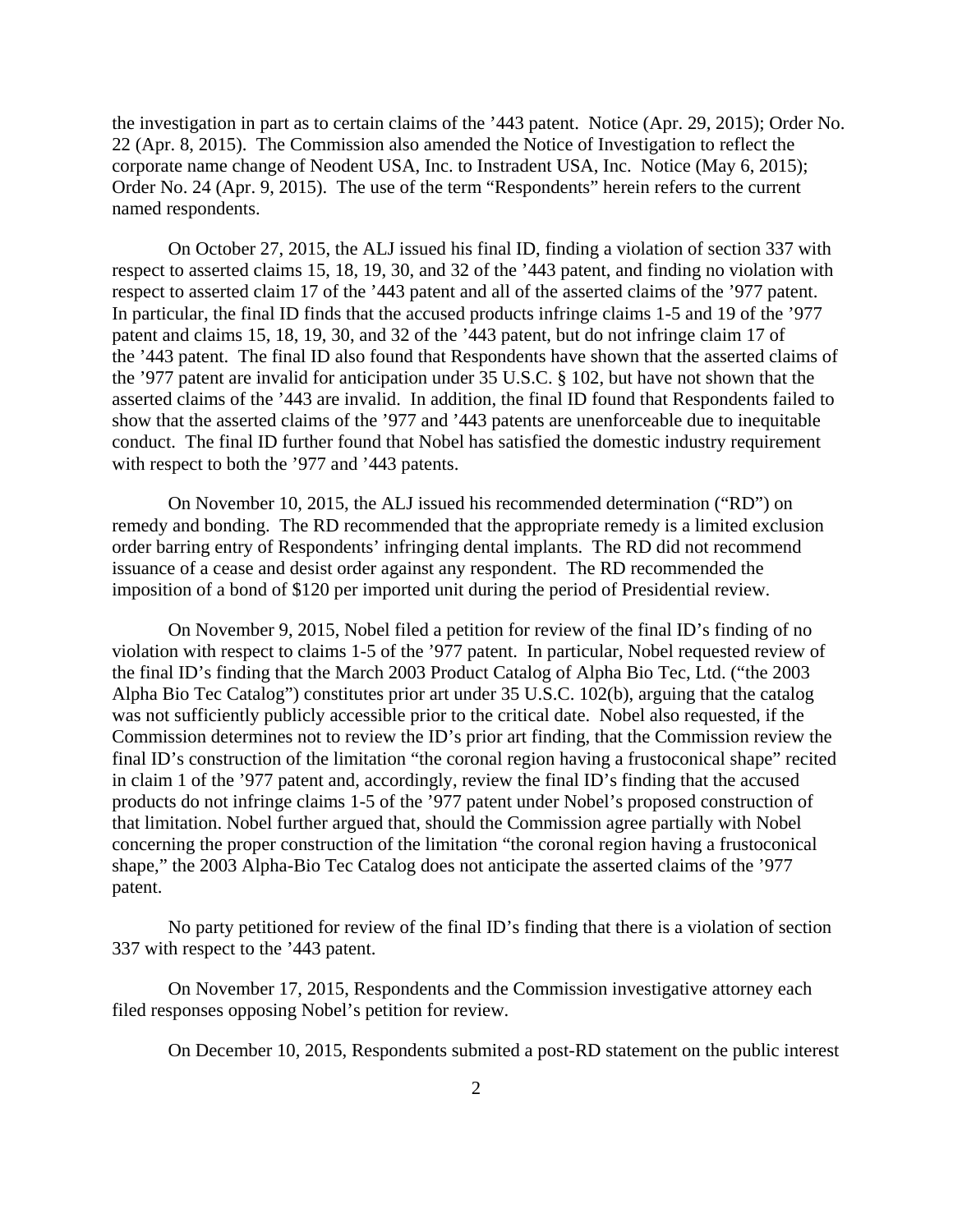pursuant to Commission Rule 210.50(a)(4). On December 14, 2015, Nobel submited a post-RD statement on the public interest pursuant to Commission Rule 210.50(a)(4). No responses were filed by the public in response to the post-RD Commission Notice issued on November 12, 2015. *See* Notice of Request for Statements on the Public Interest, 80 *Fed. Reg.* 76574-75 (Dec. 9, 2015), *see also* Correction of Notice, 80 *Fed. Reg.* 77376-77 (Dec. 14, 2015).

On January 14, 2016, the Commission determined to review the Final ID in part with respect to the '977 patent. 81 *Fed Reg.* 3471-3473 (Jan. 21, 2016). Specifically, the Commission determined to review the final ID's construction of the limitation "coronal region having a frustoconical shape" recited in claim 1 of the '977 patent with regard to whether or not the term "frustoconical shape" is an adjective that modifies the claimed "coronal region" or whether the term is an independent structure that may comprise only a portion of the claimed "coronal region." In accordance with its claim construction review, the Commission further determined to review the final ID's infringement findings with respect to claims 1-5 of the '977 patent, as well as the final ID's finding that the technical prong of the domestic industry requirement is satisfied with respect to claims 1-5 of the '977 patent. The Commission also determined to review the final ID's finding that the 2003 Alpha Bio Tec Catalog is a printed publication under 35 U.S.C. § 102. The Commission further determined to review the final ID's finding that the 2003 Alpha Bio Tec Catalog anticipates claims 1-5 of the '977 patent. In connection with its review, the Commission requested briefing on several questions. *Id*. at 3472.

The Commission determined not to review the remaining issues decided in the final ID, including any of the Final ID's findings with respect to the '443 patent. The Commission also denied a motion filed by Nobel to amend the Administrative Protective Order issued in this investigation to add specific provisions permitting the use of discovery from this investigation in two co-pending proceedings in the U.S. Patent and Trademark Office captioned as *Instradent USA, Inc. v. Nobel Biocare Services AG*, IPR2015-01784, and *Instradent USA, Inc. v. Nobel Biocare Services AG*, IPR2015-01786, as well as Nobel's motion for leave to file a reply in support of its motion. *Id.* at 3473.

On January 21, 2016, the parties filed initial submissions in response to the Commission's request for written submissions. On January 28, 2016, the parties filed response submissions.

Having examined the record of this investigation, including the final ID, the petitions for review, and the responses thereto, and the parties' submissions on review, the Commission has determined to find that a violation of section 337 has occurred. The Commission has determined that the appropriate form of relief is a limited exclusion order under 19 U.S.C. § 1337(d)(1), prohibiting the unlicensed entry of dental implants that infringe any of claims 1-5 of the '977 patent and claims 15, 18, 19, 30, and 32 of the '443 patent.

The Commission has further determined that consideration of the public interest factors enumerated in section 337(d) (19 U.S.C. § 1337(d)) does not preclude issuance of the limited exclusion order. The Commission has determined that the bond for temporary importation during the period of Presidential review (19 U.S.C. § 1337(j)) shall be in the amount of \$120 per